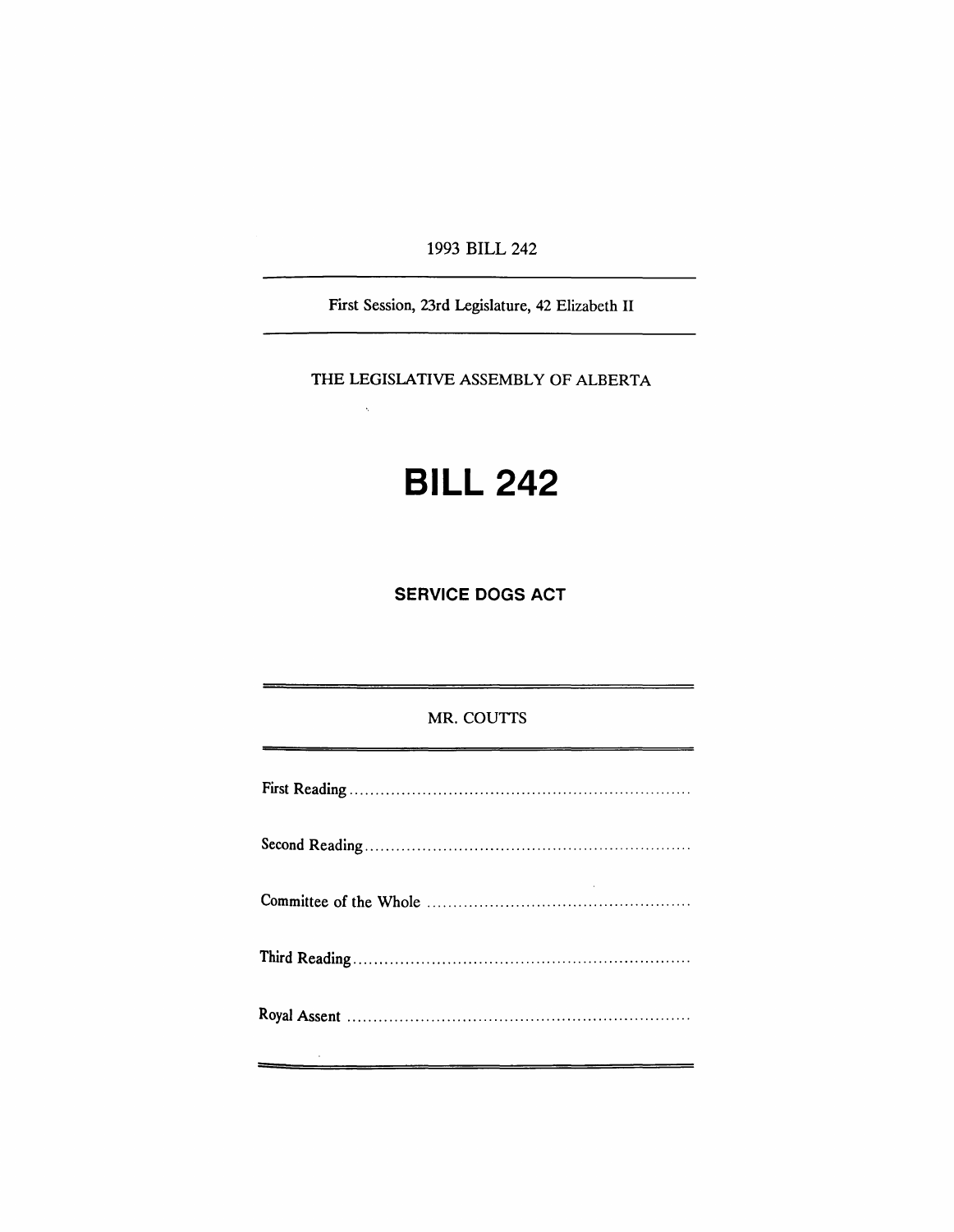*Bill 242 Mr. Coutts*

## **BILL 242**

1993

## **SERVICE DOGS ACT**

*(Assented to* , 1993)

HER MAJESTY, by and with the advice and consent of the Legislative Assembly of Alberta, enacts as follows:

1 In this Act,

(a) "handicapped person" means a person who meets the definition of handicapped persons provided in the regulations;

(b) "service dog" means a dog trained as a guide and protector for handicapped persons that has the qualifications prescribed by the regulations.

Application

Definitions

- 2(1) This Act applies notwithstanding any other enactment.
- (2) This Act binds the Crown.

3(1) No person, directly or indirectly, alone or with another, by himself or by the interposition of another, shall,

> (a) deny to any person the accommodation, services or facilities available in any place to which the public is customarily admitted, or

> (b) discriminate against any person with respect to the accommodation, services or facilities available in any place to which the public is customarily admitted, or the charges for the use thereof, for the reason that he is a handicapped

Discriminatory practices prohibited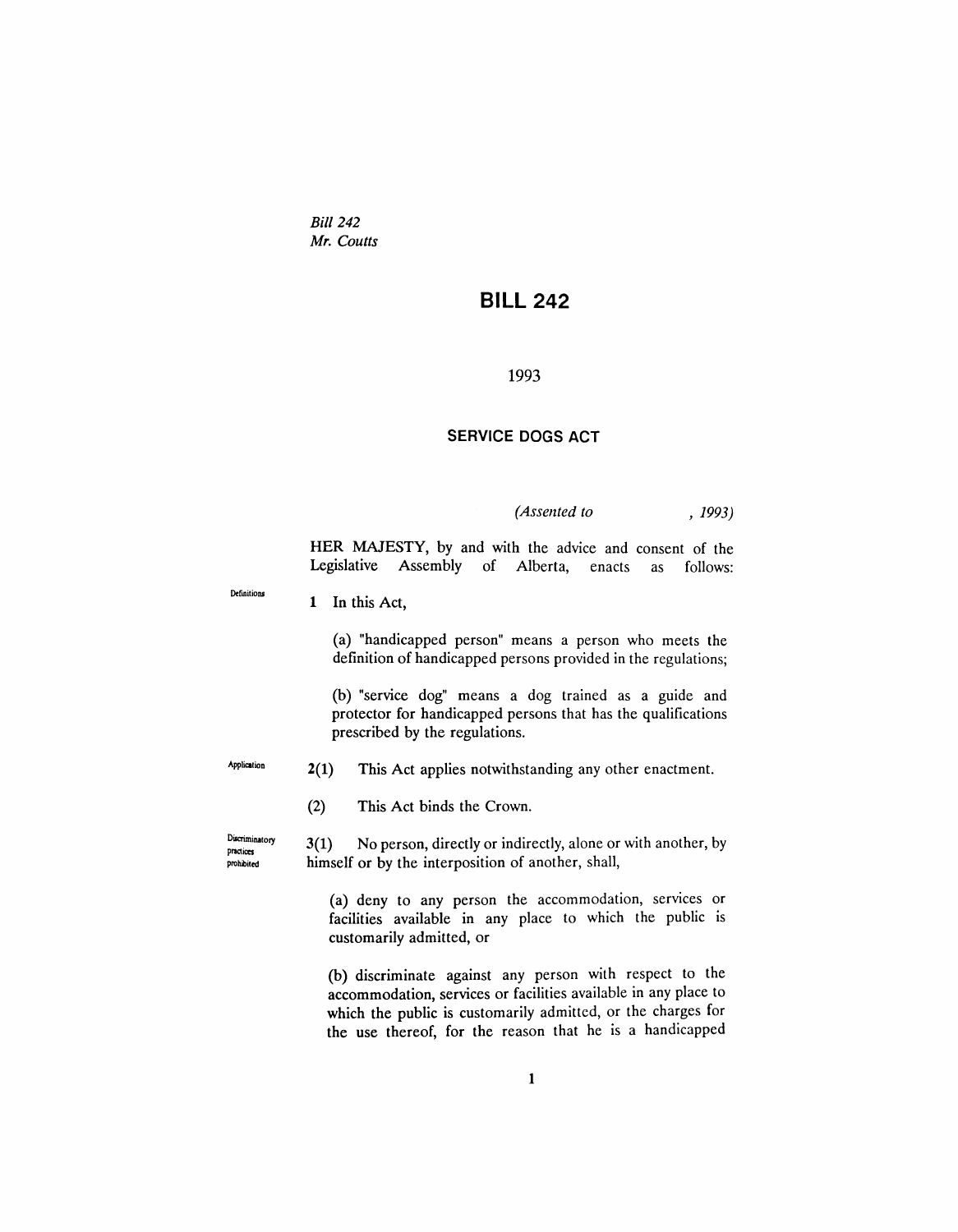person accompanied by a service dog.

(2) No person, directly or indirectly, alone or with another, by himself or by the interposition of another, shall

(a) deny to any person occupancy or any self-contained dwelling unit, or

(b) discriminate against any person with respect to any term or condition of occupancy of any self-contained dwelling unit,

for the reason that he is a handicapped person keeping or customarily accompanied by a service dog.

(3) Nothing in this section shall be construed to entitle a handicapped person to require any service, facility or accommodation in respect of a service dog other than the right to be accompanied by the service dog.

(4) This section does not apply if the handicapped person does not control the behaviour of the service dog.

Identification of service dogs 4(1) The Minister of Family and Social Services may, on application thereof, issue to a handicapped person an identification card identifying the handicapped person and the service dog.

> (2) An identification card issued under subsection (1) is prima facie proof that the handicapped person and his service dog identified herein are qualified for the purposes of this Act.

> (3) Any person to whom an identification card is issued under subsection (1) shall, on the request of the Minister, surrender his identification card for amendment or cancellation.

Regulation

5 The Lieutenant Governor in Council may make regulations

(a) defining "handicapped person" for the purposes of this Act, and

(b) prescribing qualifications for service dogs.

Offences and fines

 $6(1)$  A person who contravenes section 3 is guilty of an offence and liable to a fine not exceeding \$1000.